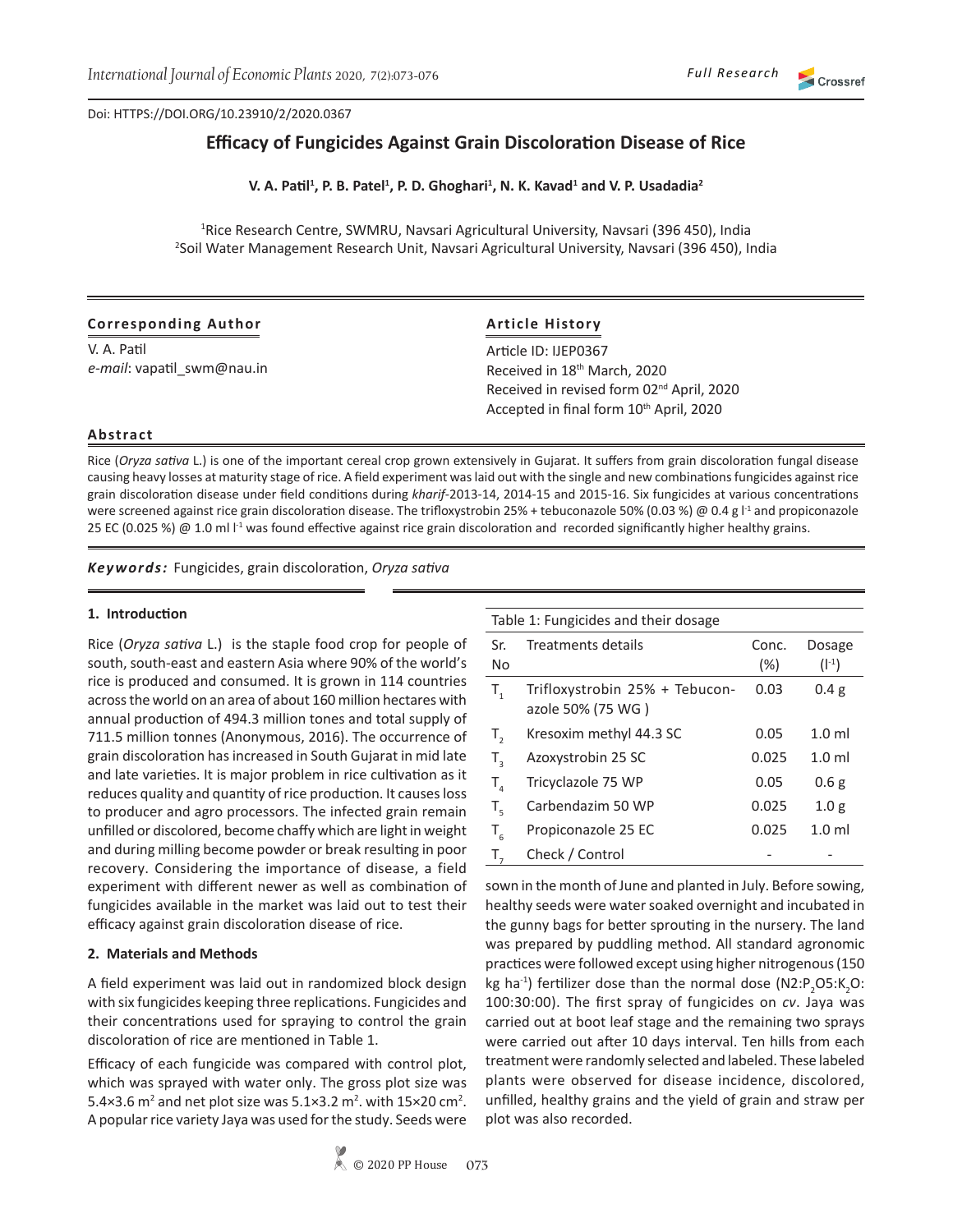## **3. Results and Discussion**

Effectiveness of fungicides was compared with control, where no fungicide was sprayed. The percentage of healthy grains, discolored grains and unfilled grains were work out and presented in Table 2 and 3.

# *3.1. Healthy grains*

The results on effect of fungicides on healthy grains are given in Table 2. The treatment trifloxystrobin 25% + tebuconazole 50% found significantly superior which was at par with propiconazole 25 EC and carbendazim 50 WP during 1<sup>st</sup> year and treatment propiconazole 25 EC during 2<sup>nd</sup> year. While in  $3^{rd}$  year, the treatment propiconazole 25 EC recorded significantly produced higher healthy grains which was at par with treatment trifloxystrobin 25% + tebuconazole 50%. In case of pooled results, the treatments trifloxystrobin 25% + tebuconazole 50% (75 WG) produced significantly higher healthy grain which was at par with propiconazole (25 EC). The year effect was found non significant.

# *3.2. Discolored grains*

 The spraying of fungicides significantly reduced the discolored grains than in control. The results on discolored grain are given in Table 2. The treatment  ${\sf T}_\mathrm{1}$  found significantly superior which was at par with  $T_{6}$ ,  $T_{5}$  and  $T_{4}$  during the 1<sup>st</sup> year and treatment T<sub>6</sub> during 2<sup>nd</sup> year. While in 3<sup>rd</sup> year, the treatment  ${\tt T_6}$  recorded significantly reduced the discolored grain which was at par with treatment  $T_i$ . In case of pooled results, the treatment trifloxystrobin 25% + tebuconazole 50% (75 WG)  $(T_1)$  significantly reduced the discolored grain which was at par with propiconazole (25 EC) ( $T_{6}$ ) and carbendazim 50 WP  $(T_5)$ . The year effect was found non significant.

# *3.3. Unfilled grains*

The results on unfilled grain are given in Table 3. The spraying of fungicides significantly reduced the unfilled grain than in control. Among these fungicidal spray treatments, trifloxystrobin 25% + tebuconazole 50% (75 WG)  $(T_1)$  and propiconazole 25 EC  $(T_{6})$  were at par. Both fungicides were found superior and significantly reduced the unfilled grains than the rest of fungicides. The year effect was found non significant. The present finding is more or less in line with earlier workers *viz*., Singh and Chand (1985) who reported that zineb, ridomil and carbendazim effectively manage the grain discoloration of rice. Sumangala et al. (2008) revealed that mancozeb at 0.3% (97.37% inhibition) was significantly superior among the non-systemic fungicides evaluated at three concentrations (0.1, 0.2 and 0.3%). Among the systemic fungicides, metalaxyl showed 98.48% inhibition of mycelial growth at 0.3% concentration followed by carbendazim (95.25% inhibition at 0.3%). Hafiz et al. (2009) found that carbendazim was best followed by Topsin M, Dithane M-45 and Ridomil, respectively. Diseased grains treated with both of these fungicides showed maximum germination and least seedling mortality.

| Table 2: Effect of fungicidal sprays on healthy and discolored grain |                                                 |                   |                  |                  |                  |                      |                  |                  |                  |
|----------------------------------------------------------------------|-------------------------------------------------|-------------------|------------------|------------------|------------------|----------------------|------------------|------------------|------------------|
| Sr.<br><b>No</b>                                                     | Treatments                                      | Healthy grain (%) |                  |                  |                  | Discolored grain (%) |                  |                  |                  |
|                                                                      |                                                 | 2013              | 2014             | 2015             | Pooled           | 2013                 | 2014             | 2015             | Pooled           |
| $T_{1}$                                                              | Trifloxystrobin 25 + Tebuconazole<br>50 (75 WG) | 57.79<br>(71.50)  | 61.30<br>(76.75) | 57.72<br>(71.25) | 58.94<br>(73.17) | 21.16<br>(13.25)     | 20.36<br>(12.25) | 22.86<br>(15.25) | 21.46<br>(13.58) |
| $T_{2}$                                                              | Kresoxim methyl 44.3 SC                         | 53.14<br>(64.00)  | 53.28<br>(64.25) | 53.18<br>(64.00) | 53.20<br>(64.08) | 24.72<br>(17.50)     | 26.68<br>(20.25) | 26.82<br>(20.50) | 26.07<br>(19.42) |
| $T_{3}$                                                              | Azoxystrobin 25 SC                              | 51.80<br>(61.75)  | 50.63<br>(59.75) | 47.44<br>(54.25) | 49.96<br>(58.58) | 25.09<br>(18.00)     | 29.50<br>(24.25) | 30.81<br>(26.25) | 28.47<br>(22.83) |
| $T_{\rm A}$                                                          | Tricyclazole 75 WP                              | 54.81<br>(66.75)  | 53.45<br>(64.50) | 48.18<br>(55.50) | 52.15<br>(62.25) | 22.96<br>(15.25)     | 25.82<br>(19.00) | 28.74<br>(23.25) | 25.84<br>(19.17) |
| $T_{5}$                                                              | Carbendazim 50 WP                               | 56.38<br>(69.25)  | 54.68<br>(66.50) | 51.52<br>(61.25) | 54.19<br>(65.67) | 22.08<br>(14.25)     | 25.27<br>(18.25) | 27.27<br>(21.00) | 24.87<br>(17.83) |
| $T_{6}$                                                              | Propiconazole 25 EC                             | 57.07<br>(70.25)  | 59.51<br>(74.00) | 58.29<br>(72.25) | 58.29<br>(72.17) | 21.59<br>(13.75)     | 22.03<br>(14.25) | 22.44<br>(14.75) | 22.02<br>(14.25) |
| $T_{7}$                                                              | Check / Con-trol                                | 43.71<br>(47.75)  | 45.58<br>(51.00) | 39.46<br>(40.50) | 42.92<br>(46.42) | 29.16<br>(23.75)     | 32.26<br>(28.50) | 36.56<br>(35.50) | 32.66<br>(29.25) |
|                                                                      | SEm±                                            | 1.37              | 1.41             | 1.89             | 1.57             | 1.07                 | 1.04             | 1.29             | 1.14             |
|                                                                      | CD ( $p=0.05$ )                                 | 4.07              | 4.17             | 5.59             | 4.46             | 3.18                 | 3.07             | 3.82             | 3.23             |
|                                                                      | C.V. %                                          | 6.14              | 6.21             | 7.42             | 6.96             | 9.02                 | 7.97             | 9.24             | 8.79             |
|                                                                      | Y×T                                             |                   |                  |                  | N.S              |                      |                  |                  | N.S              |

Figures in the parenthesis are original value whereas outside the parenthesis is Arc sine transform value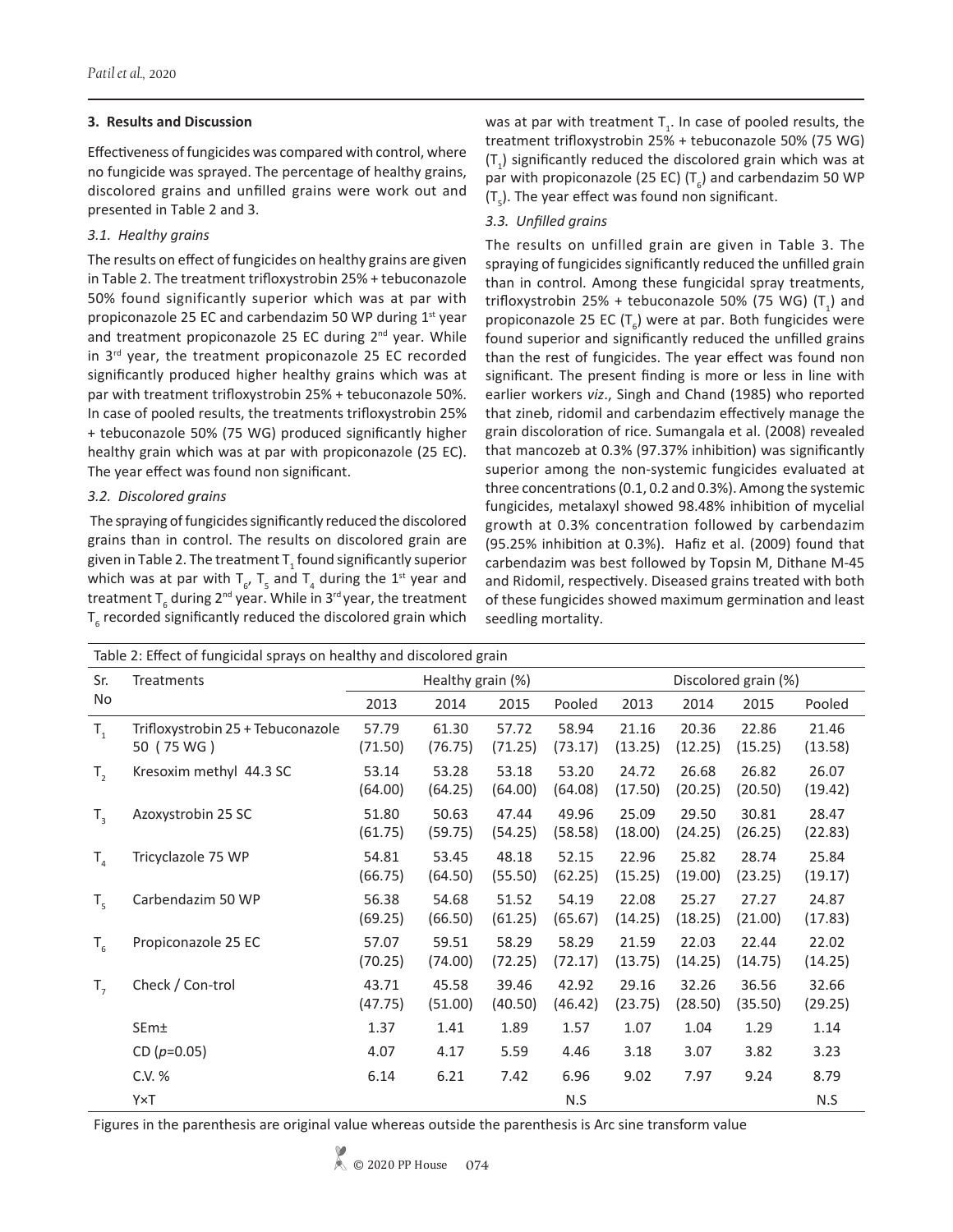*International Journal of Economic Plants* 2020, 7(2):073-076

| Table 3: Effect of fungicidal sprays on unfilled grain |                                               |                    |               |               |               |  |  |  |
|--------------------------------------------------------|-----------------------------------------------|--------------------|---------------|---------------|---------------|--|--|--|
| Sr.                                                    | <b>Treatments</b>                             | Unfilled grain (%) |               |               |               |  |  |  |
| No                                                     |                                               | 2013               | 2014          | 2015          | Pooled        |  |  |  |
| $T_{1}$                                                | Trifloxystrobin 25 + Tebucon-azole 50 (75 WG) | 22.77 (15.25)      | 19.22 (11.00) | 21.30 (13.50) | 21.10 (13.25) |  |  |  |
| $T_{2}$                                                | Kresoxim methyl 44.3 SC                       | 25.42 (18.50)      | 23.09 (15.50) | 22.99 (15.50) | 23.83 (16.50) |  |  |  |
| $T_{3}$                                                | Azoxystrobin 25 SC                            | 26.71 (20.25)      | 23.53 (16.00) | 26.19 (19.50) | 25.47 (18.58) |  |  |  |
| $T_{\scriptscriptstyle\mathcal{A}}$                    | Tricyclazole 75 WP                            | 25.07 (18.00)      | 23.94 (16.50) | 27.36 (21.25) | 25.46 (18.58) |  |  |  |
| $T_{5}$                                                | Carbendazim 50 WP                             | 23.82 (16.50)      | 22.86 (15.25) | 24.84 (17.75) | 23.84 (16.50) |  |  |  |
| $T_{6}$                                                | Propiconazole 25 EC                           | 23.47 (16.00)      | 19.73 (11.75) | 21.01 (13.00) | 21.41 (13.58) |  |  |  |
| $T_{7}$                                                | Check / Con-trol                              | 32.26 (28.50)      | 28.33 (23.00) | 29.10 (24.00) | 29.90 (25.17) |  |  |  |
|                                                        | SEm±                                          | 1.36               | 1.75          | 1.79          | 1.64          |  |  |  |
|                                                        | CD $(p=0.05)$                                 | 4.03               | 5.18          | 5.29          | 4.66          |  |  |  |
|                                                        | C.V. %                                        | 10.60              | 15.24         | 14.48         | 13.45         |  |  |  |
|                                                        | Y×T                                           |                    | N.S           |               |               |  |  |  |

Table 3: Effect of fungicidal sprays on unfilled grain

Figures in the parenthesis are original value whereas outside the parenthesis is Arc sine transform value

#### *3.4. Grain and straw yield*

 The results on grain and straw yield of paddy affected by different treatments are given in Table 4. The results indicated that effect of different treatments was significant during all the individual years as well in pooled results. All the treatments were found significantly superior over control for grain and straw yield of paddy. During  $1<sup>st</sup>$  and  $2<sup>nd</sup>$  year, the treatment  ${\tt T}_1$  recorded significantly higher grain and straw yield which

was at par with  $\mathsf{T}_{_{6}}$ . While in 3<sup>rd</sup> year, the treatment  $\mathsf{T}_{_{6}}$  recorded significantly higher grain and straw yield which was at par with treatment  $T_{1}$ . In case of pooled results, the treatments  $T_{6}$  (propiconazole 25 EC) @ 1.0 ml  $I<sup>1</sup>$ ) recorded significantly higher grain yield (5353 kg ha<sup>-1</sup>) and straw yield (7011 kg ha<sup>-1</sup>) which was at par with  ${\sf T}_1$  (trifloxystrobin 25% + tebuconazole 50%) @ 0.4 g  $\vert$ <sup>-1</sup>) *i.e.* 5341 kg ha<sup>-1</sup> grain and 7001 kg ha<sup>-1</sup> straw yield.

| Table 4: Effect of fungicidal treatments on yield parameters |                                               |                                       |      |                              |           |                                    |      |      |           |
|--------------------------------------------------------------|-----------------------------------------------|---------------------------------------|------|------------------------------|-----------|------------------------------------|------|------|-----------|
| Sr.                                                          | <b>Treatments</b>                             | Grain Yield ( $kg$ ha <sup>-1</sup> ) |      |                              |           | Straw Yield (kg ha <sup>-1</sup> ) |      |      |           |
| No                                                           |                                               | 2013                                  | 2014 | 2015                         | Pooled    | 2013                               | 2014 | 2015 | Pooled    |
| $T_{1}$                                                      | Trifloxystrobin 25 + Tebucon-azole 50 (75 WG) | 4893                                  | 5723 | 5407                         | 5341      | 6633                               | 7322 | 7047 | 7001      |
| $T_{2}$                                                      | Kresoxim methyl 44.3 SC                       | 4370                                  | 4392 | 4979                         | 4580      | 6296                               | 5830 | 6419 | 6182      |
| $T_{3}$                                                      | Azoxystrobin 25 SC                            | 4320                                  | 3928 | 3960                         | 4069      | 6204                               | 6196 | 5913 | 6104      |
| $T_{\scriptscriptstyle\mathcal{A}}$                          | Tricyclazole 75 WP                            | 4384                                  | 4852 | 4749                         | 4662      | 6320                               | 6748 | 6143 | 6404      |
| $T_{5}$                                                      | Carbendazim 50 WP                             | 4401                                  | 4888 | 4902                         | 4730      | 6365                               | 6872 | 6281 | 6506      |
| $T_{6}$                                                      | Propiconazole 25 EC                           | 4873                                  | 5418 | 5767                         | 5353      | 6510                               | 7215 | 7307 | 7011      |
| $T_{7}$                                                      | Check / Con-trol                              | 3428                                  | 3442 | 3462                         | 3444      | 4994                               | 5492 | 5744 | 5410      |
|                                                              | SEm±                                          | 149                                   | 225  | 203                          | 195       | 183                                | 202  | 290  | 230       |
|                                                              | CD $(p=0.05)$                                 | 444                                   | 670  | 605                          | 554       | 543                                | 601  | 862  | 652       |
|                                                              | C.V. %                                        | 6.84                                  | 9.69 | 8.59                         | 8.52      | 5.91                               | 6.20 | 9.06 | 7.24      |
|                                                              | Y×T                                           |                                       |      | $\qquad \qquad \blacksquare$ | <b>NS</b> | $\overline{\phantom{a}}$           |      |      | <b>NS</b> |

### **4. Conclusion**

#### **5. Acknowledgement**

Among the six fungicides screened against rice grain discoloration disease, trifloxystrobin 25% + tebuconazole 50% @ 0.4 g  $1^1$  and propiconazole 25 EC @ 1.0 ml  $1^1$  was found most effective against rice grain discoloration.

The authors express their gratitude to The Director of Research, Dean P.G. Studies, Navsari Agricultural University, Navsari, Gujarat for providing necessary facilities during the present investigations. Authors are also thankful to Indian